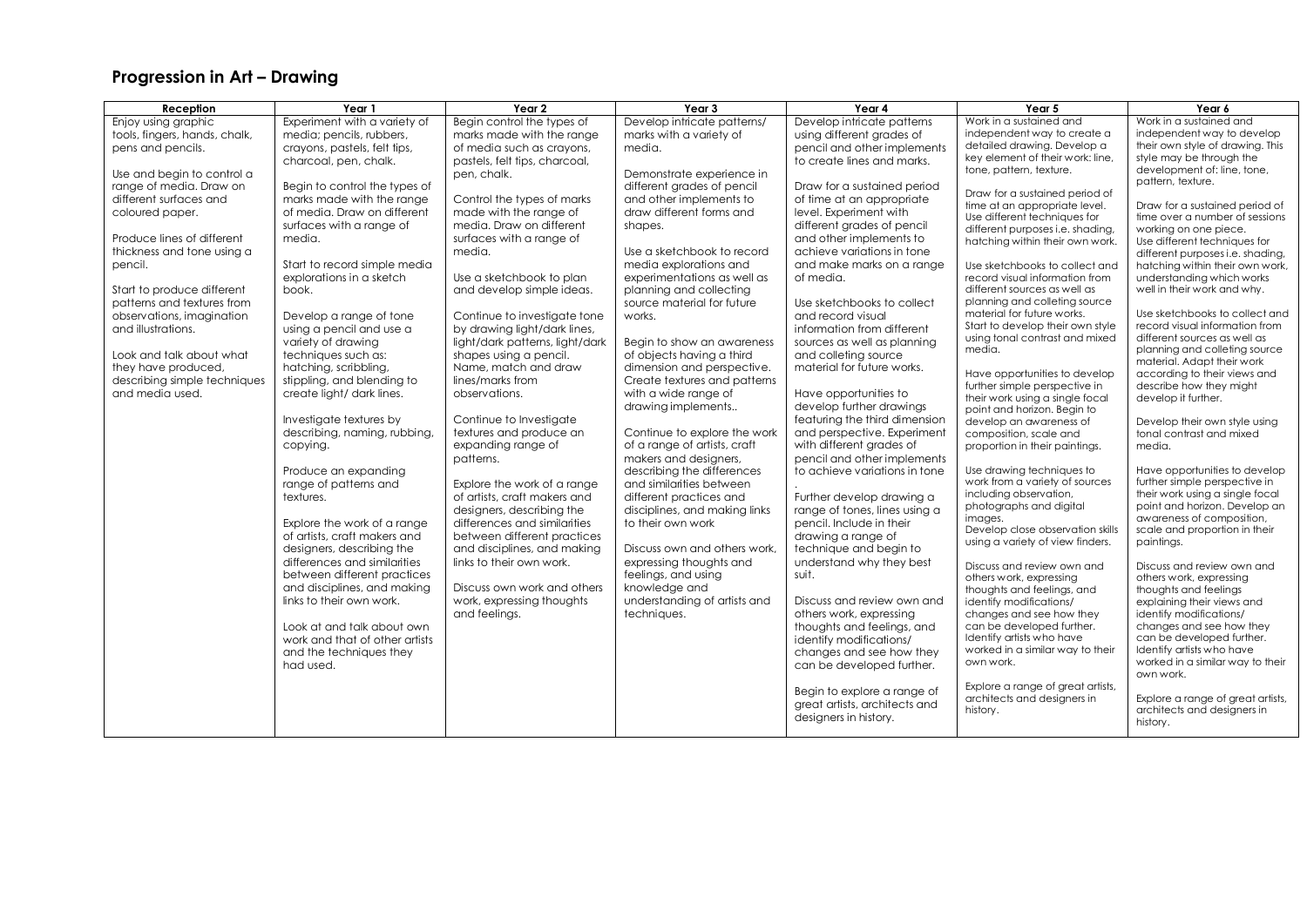## **Progression in Art – Painting**

| Year 1<br>Reception                                                                                                                                                                                                                                                                                                                                                                                                                                                                                                                                                                                                                                                                                                                                                                                                                                                                                                                                                                                                                                                                                                                                                                                                                                                                                   | Year 2                                                                                                                                                                                                                                                                                                                                                                                                                                                                                                                                                                                                                                                                                                                                                                                                                                                                                                                      | Year 3                                                                                                                                                                                                                                                                                                                                                                                                                                                                                                                                                                                                                                                                                                                                                                                                                                                                                                    | Year 4                                                                                                                                                                                                                                                                                                                                                                                                                                                                                                                                                                                                                                                                                                                                                                                                                                                                                                                                                                                                                         | Year 5                                                                                                                                                                                                                                                                                                                                                                                                                                                                                                                                                                                                                                                                                                                                                                                                                                                                                                                                                                                                                                                                      | Year 6                                                                                                                                                                                                                                                                                                                                                                                                                                                                                                                                                                                                                                                                                                                                                                                                                                                                                                                                                                                                                                                         |
|-------------------------------------------------------------------------------------------------------------------------------------------------------------------------------------------------------------------------------------------------------------------------------------------------------------------------------------------------------------------------------------------------------------------------------------------------------------------------------------------------------------------------------------------------------------------------------------------------------------------------------------------------------------------------------------------------------------------------------------------------------------------------------------------------------------------------------------------------------------------------------------------------------------------------------------------------------------------------------------------------------------------------------------------------------------------------------------------------------------------------------------------------------------------------------------------------------------------------------------------------------------------------------------------------------|-----------------------------------------------------------------------------------------------------------------------------------------------------------------------------------------------------------------------------------------------------------------------------------------------------------------------------------------------------------------------------------------------------------------------------------------------------------------------------------------------------------------------------------------------------------------------------------------------------------------------------------------------------------------------------------------------------------------------------------------------------------------------------------------------------------------------------------------------------------------------------------------------------------------------------|-----------------------------------------------------------------------------------------------------------------------------------------------------------------------------------------------------------------------------------------------------------------------------------------------------------------------------------------------------------------------------------------------------------------------------------------------------------------------------------------------------------------------------------------------------------------------------------------------------------------------------------------------------------------------------------------------------------------------------------------------------------------------------------------------------------------------------------------------------------------------------------------------------------|--------------------------------------------------------------------------------------------------------------------------------------------------------------------------------------------------------------------------------------------------------------------------------------------------------------------------------------------------------------------------------------------------------------------------------------------------------------------------------------------------------------------------------------------------------------------------------------------------------------------------------------------------------------------------------------------------------------------------------------------------------------------------------------------------------------------------------------------------------------------------------------------------------------------------------------------------------------------------------------------------------------------------------|-----------------------------------------------------------------------------------------------------------------------------------------------------------------------------------------------------------------------------------------------------------------------------------------------------------------------------------------------------------------------------------------------------------------------------------------------------------------------------------------------------------------------------------------------------------------------------------------------------------------------------------------------------------------------------------------------------------------------------------------------------------------------------------------------------------------------------------------------------------------------------------------------------------------------------------------------------------------------------------------------------------------------------------------------------------------------------|----------------------------------------------------------------------------------------------------------------------------------------------------------------------------------------------------------------------------------------------------------------------------------------------------------------------------------------------------------------------------------------------------------------------------------------------------------------------------------------------------------------------------------------------------------------------------------------------------------------------------------------------------------------------------------------------------------------------------------------------------------------------------------------------------------------------------------------------------------------------------------------------------------------------------------------------------------------------------------------------------------------------------------------------------------------|
| Enjoy using a variety of tools<br>Experiment with a variety of<br>Including different size/ size<br>media; different brush sizes<br>brushes and tools i.e. sponge<br>and tools.<br>brushes, fingers, twigs.<br>Explore lightening and<br>Recognise and name the<br>darkening paint without the<br>primary colours being used.<br>use of black or white.<br>Mix and match colours to<br>different artefacts and<br>Begin to control the types of<br>marks made with the range<br>objects.<br>of media. Paint on different<br>Explore working with paint on<br>surfaces with a range of<br>different surfaces and in<br>media.<br>different ways i.e. coloured,<br>sized and shaped paper.<br>Start to record simple media<br>explorations in a sketch<br>Look and talk about what<br>book.<br>they have produced,<br>describing simple techniques<br>Start to mix a range of<br>and media used.<br>secondary colours, moving<br>towards predicting resulting<br>colours.<br>Explore the work of a range<br>of artists, craft makers and<br>designers, describing the<br>differences and similarities<br>between different practices<br>and disciplines, and making<br>links to their own work.<br>Look at and talk about own<br>work and that of other artists<br>and the techniques they<br>had used. | Begin to control the types of<br>marks made with a range of<br>painting techniques e.g.<br>layering, mixing media, and<br>adding texture.<br>Continue to experiment in<br>lighten and darken without<br>the use of black or white.<br>Begin to mix colour shades<br>and tones.<br>Use a sketchbook to plan<br>and develop simple ideas<br>and continue to store<br>information on colour mixina.<br>the colour wheel and colour<br>spectrums.<br>Continue to control the<br>types of marks made with<br>the range of media. Use a<br>brush to produce marks<br>appropriate to work. E.g.<br>small brush for small marks.<br>Explore the work of a range<br>of artists, craft makers and<br>designers, describing the<br>differences and similarities<br>between different practices<br>and disciplines, and making<br>links to their own work.<br>Discuss own work and others<br>work, expressing thoughts<br>and feelings. | Demonstrate increasing<br>control the types of marks<br>made and experiment with<br>different effects and textures<br>inc. blocking in colour,<br>washes, thickened paint<br>creating textural effects.<br>Use light and dark within<br>painting and begin to<br>explore complimentary<br>colours. Mix colour, shades<br>and tones with increasing<br>confidence.<br>Use a sketchbook to record<br>media explorations and<br>experimentations as well as<br>try out ideas, plan colours<br>and collect source material<br>for future works.<br>Confidently create different<br>effects and textures with<br>paint according to what<br>they need for the task.<br>Discuss own and others work.<br>expressing thoughts and<br>feelings, and using<br>knowledge and<br>understanding of artists and<br>techniques.<br>Begin to explore a range of<br>great artists, architects and<br>designers in history. | Confidently control the types<br>of marks made and<br>experiment with different<br>effects and textures inc.<br>blocking in colour, washes,<br>thickened paint creating<br>textural effects.<br>Start to develop a painting<br>from a drawing.<br>Begin to choose appropriate<br>media to work with. Use light<br>and dark within painting and<br>show understanding of<br>complimentary colours. Mix<br>colour, shades and tones<br>with increasing confidence.<br>Use sketchbooks to collect<br>and record visual<br>information from different<br>sources as well as planning,<br>trying out ideas, plan colours<br>and collect source material<br>for future works.<br>Start to look at working in the<br>style of a selected artist (not<br>copying).<br>Discuss and review own and<br>others work, expressing<br>thoughts and feelings, and<br>identify modifications/<br>changes and see how they<br>can be developed further.<br>Begin to explore a range of<br>great artists, architects and<br>designers in history. | Confidently control the types<br>of marks made and<br>experiment with different<br>effects and textures inc.<br>blocking in colour, washes,<br>thickened paint creating<br>textural effects.<br>Mix and match colours to<br>create atmosphere and light<br>effects. Mix colour, shades<br>and tones with confidence<br>building on previous<br>knowledge.<br>Use sketchbooks to collect<br>and record visual<br>information from different<br>sources as well as planning,<br>trying out ideas, plan colours<br>and collect source material<br>for future works Start to<br>develop their own style using<br>tonal contrast and mixed<br>media.<br>Recognise the art of key<br>artists and begin to place<br>them in key movements or<br>historical events.<br>Discuss and review own and<br>others work, expressing<br>thoughts and feelings, and<br>identify modifications/<br>changes and see how they<br>can be developed further.<br>Identify artists who have<br>worked in a similar way to<br>their own work.<br>Explore a range of great<br>artists, architects and | Work in a sustained and<br>independent way to<br>develop their own style of<br>painting. This style may be<br>through the development of:<br>colour, tone and shade.<br>Purposely control the types<br>of marks made and<br>experiment with different<br>effects and textures inc.<br>blocking in colour, washes,<br>thickened paint creating<br>textural effects.<br>Mix colour, shades and tones<br>with confidence building on<br>previous knowledge.<br>Understanding which works<br>well in their work and why.<br>Use sketchbooks to collect<br>and record visual<br>information from different<br>sources as well as planning<br>and colleting source<br>material. Adapt their work<br>according to their views and<br>describe how they might<br>develop it further. Annotate<br>work in sketchbook.<br>Discuss and review own and<br>others work, expressing<br>thoughts and feelings<br>explaining their views.<br>Identify artists who have<br>worked in a similar way to<br>their own work.<br>Explore a range of great<br>artists, architects and |
|                                                                                                                                                                                                                                                                                                                                                                                                                                                                                                                                                                                                                                                                                                                                                                                                                                                                                                                                                                                                                                                                                                                                                                                                                                                                                                       |                                                                                                                                                                                                                                                                                                                                                                                                                                                                                                                                                                                                                                                                                                                                                                                                                                                                                                                             |                                                                                                                                                                                                                                                                                                                                                                                                                                                                                                                                                                                                                                                                                                                                                                                                                                                                                                           |                                                                                                                                                                                                                                                                                                                                                                                                                                                                                                                                                                                                                                                                                                                                                                                                                                                                                                                                                                                                                                | designers in history.                                                                                                                                                                                                                                                                                                                                                                                                                                                                                                                                                                                                                                                                                                                                                                                                                                                                                                                                                                                                                                                       | designers in history.                                                                                                                                                                                                                                                                                                                                                                                                                                                                                                                                                                                                                                                                                                                                                                                                                                                                                                                                                                                                                                          |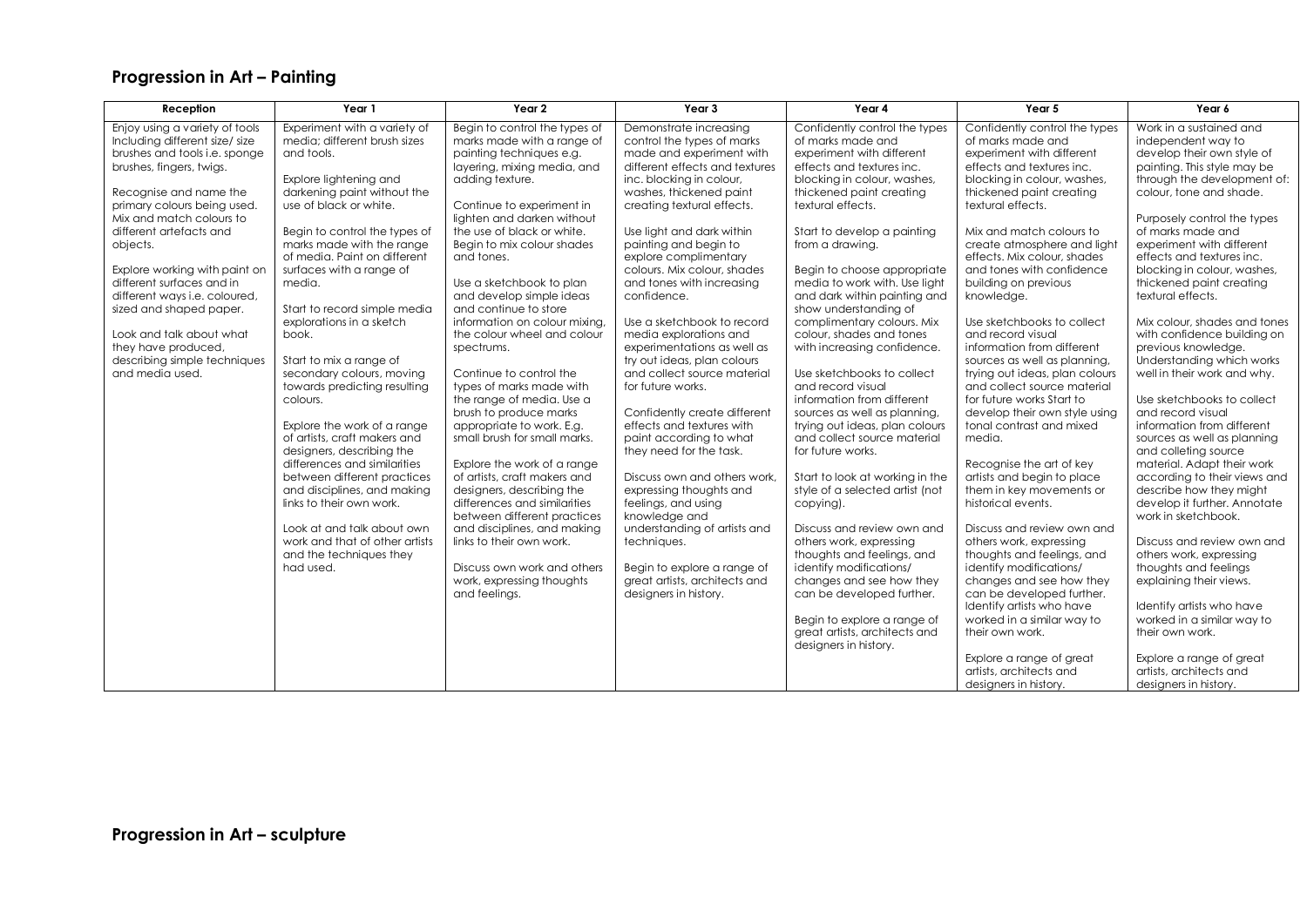| Reception                                                                                                            | Year 1                                                                                                                  | Year 2                                                                                                             | Year <sub>3</sub>                                                                                                       | Year 4                                                                                                       | Year 5                                                                                                              | Year 6                                                                                                          |
|----------------------------------------------------------------------------------------------------------------------|-------------------------------------------------------------------------------------------------------------------------|--------------------------------------------------------------------------------------------------------------------|-------------------------------------------------------------------------------------------------------------------------|--------------------------------------------------------------------------------------------------------------|---------------------------------------------------------------------------------------------------------------------|-----------------------------------------------------------------------------------------------------------------|
| Enjoy using a variety of<br>malleable media such as<br>clay, papier Mache, Salt<br>dough.                            | Experiment in a variety of<br>malleable media such as<br>clay, papier Mache, Salt<br>dough, modroc.                     | Use equipment and media<br>with increasing confidence.<br>Shape, form, construct and<br>model from observation and | Use equipment and media<br>with confidence. Learn to<br>secure work to continue at a<br>later date.                     | Work in a safe, organised<br>way, caring for equipment.<br>Secure work to continue at a<br>later date.       | Work in a safe, organised<br>way, caring for equipment.<br>Secure work to continue at a<br>later date.              | Work in a safe, organised way,<br>caring for equipment. Secure<br>work to continue at a later<br>date.          |
| Impress and apply simple<br>decoration.                                                                              | Shape and model materials<br>for a purpose, e.g. pot, tile<br>from observation and                                      | imagination.<br>Use a sketchbook to plan                                                                           | Join two parts successfully.<br>Construct a simple base for                                                             | Make a slip to join to pieces<br>of clay.                                                                    | Show experience in<br>combining pinch, slabbing<br>and coiling to produce end                                       | Model and develop work<br>through a combination of<br>pinch, slab, and coil.                                    |
| Cut shapes using scissors and<br>other modelling tools.                                                              | imagination.<br>Continue to manipulate                                                                                  | and develop simple ideas<br>and making simple informed<br>choices in media.                                        | extending and modelling<br>other shapes.                                                                                | Decorate, coil, and produce<br>maquettes confidently when<br>necessarily.                                    | pieces.<br>Develop understanding of                                                                                 | Work around armatures or over<br>constructed foundations.                                                       |
| Build a construction/<br>sculpture using a variety of<br>objects e.g. recycled,<br>natural and manmade<br>materials. | malleable materials in a<br>variety of ways including<br>rolling, pinching and<br>kneading.                             | Demonstrate experience in<br>surface patterns/textures<br>and use them when                                        | Use a sketchbook to plan,<br>collect and develop ideas.<br>To record media explorations<br>and experimentations as well | Model over an armature:<br>newspaper frame for<br>modroc.                                                    | different ways of finishing<br>work: glaze, paint, polish<br>Gain experience in model                               | Demonstrate experience in the<br>understanding of different<br>ways of finishing work: glaze,<br>paint, polish. |
| Look and talk about what<br>they have produced,<br>describing simple techniques                                      | Impress and apply simple<br>decoration techniques:<br>impressed, painted, applied.                                      | appropriate.<br>Explore carving as a form of<br>3D art.                                                            | as try out ideas.<br>Produce more intricate<br>surface patterns/textures<br>and use them when                           | Use recycled, natural and<br>man-made materials to<br>create sculptures.                                     | ling over an armature:<br>newspaper frame for<br>modroc.<br>Use recycled, natural and                               | Demonstrate experience in<br>relief and freestanding work<br>using a range of media.                            |
| and media used.                                                                                                      | Use tools and equipment<br>safely and in the correct<br>way.                                                            | Explore the work of a range<br>of artists, craft makers and<br>designers, describing the                           | appropriate.<br>Produce larger ware using                                                                               | Use sketchbooks to collect<br>and record visual<br>information from different                                | manmade materials to<br>create sculptures.<br>confidently and successfully                                          | Recognise sculptural forms in<br>the environment: Furniture,<br>buildings.                                      |
|                                                                                                                      | Explore the work of a range<br>of artists, craft makers and                                                             | differences and similarities<br>and making links to their own<br>work.                                             | pinch/slab/coil techniques.<br>Continue to explore carving                                                              | sources as well as planning,<br>trying out ideas, plan colours<br>and collect source material                | joining.<br>Use sketchbooks Plan a                                                                                  | Use sketchbooks to collect and<br>record visual information from<br>different sources. Use the                  |
|                                                                                                                      | designers, describing the<br>differences and similarities<br>between different practices<br>and disciplines, and making | Discuss own work and others<br>work, expressing thoughts<br>and feelings.                                          | as a form of 3D art.<br>Use language appropriate to<br>skill and technique.                                             | for future works.<br>Adapt work as and when<br>necessary and explain why.                                    | sculpture through drawing<br>and other preparatory work.<br>Use the sketch book to plan<br>how to join parts of the | sketch book to plan how to join<br>parts of the sculpture.<br>Annotate work in sketchbook.                      |
|                                                                                                                      | links to their own work.<br>Look at and talk about own                                                                  | Identify changes they might<br>make or how their work                                                              | Continue to explore the work<br>of a range of artists, craft                                                            | Gain more confidence in<br>carving as a form of 3D art.                                                      | sculpture.<br>Adapt work as and when                                                                                | Confidently carve a simple<br>form.                                                                             |
|                                                                                                                      | work and that of other artists<br>and the techniques they<br>had used.                                                  | could be developed further.                                                                                        | makers and designers,<br>describing the differences<br>and similarities and making                                      | Use language appropriate to                                                                                  | necessary and explain why.<br>Confidently carve a simple                                                            | Solve problems as they occur.<br>Use language appropriate to                                                    |
|                                                                                                                      |                                                                                                                         |                                                                                                                    | links to their own work                                                                                                 | skill and technique.<br>Demonstrate awareness in                                                             | form.                                                                                                               | skill and technique.<br>Discuss and review own                                                                  |
|                                                                                                                      |                                                                                                                         |                                                                                                                    | Discuss own and others work,<br>expressing thoughts and<br>feelings, and using                                          | environmental sculpture and<br>found object art. Show<br>awareness of the effect of                          | Use language appropriate to<br>skill and technique.                                                                 | and others work, expressing<br>thoughts and feelings<br>explaining their views and                              |
|                                                                                                                      |                                                                                                                         |                                                                                                                    | knowledge and<br>understanding of artists and<br>techniques.                                                            | time upon sculptures.<br>Discuss and review own and                                                          | Discuss and review own and<br>others work, expressing<br>thoughts and feelings, and                                 | identify/explain modifications/<br>changes and see how they<br>can be developed further.                        |
|                                                                                                                      |                                                                                                                         |                                                                                                                    |                                                                                                                         | others work, expressing<br>thoughts and feelings, and<br>identify modifications/<br>changes and see how they | identify modifications/<br>changes and see how they<br>can be developed further.                                    | Explore a range of great artists,<br>architects and designers in<br>history and identify those who              |
|                                                                                                                      |                                                                                                                         |                                                                                                                    |                                                                                                                         | can be developed further.<br>Begin to explore a range of                                                     | Explore a range of great<br>artists, architects and<br>designers in history and                                     | have worked in a similar way to<br>them.                                                                        |
|                                                                                                                      |                                                                                                                         |                                                                                                                    |                                                                                                                         | great artists, architects and<br>designers in history.                                                       | identify those who have<br>worked in a similar way to<br>them.                                                      |                                                                                                                 |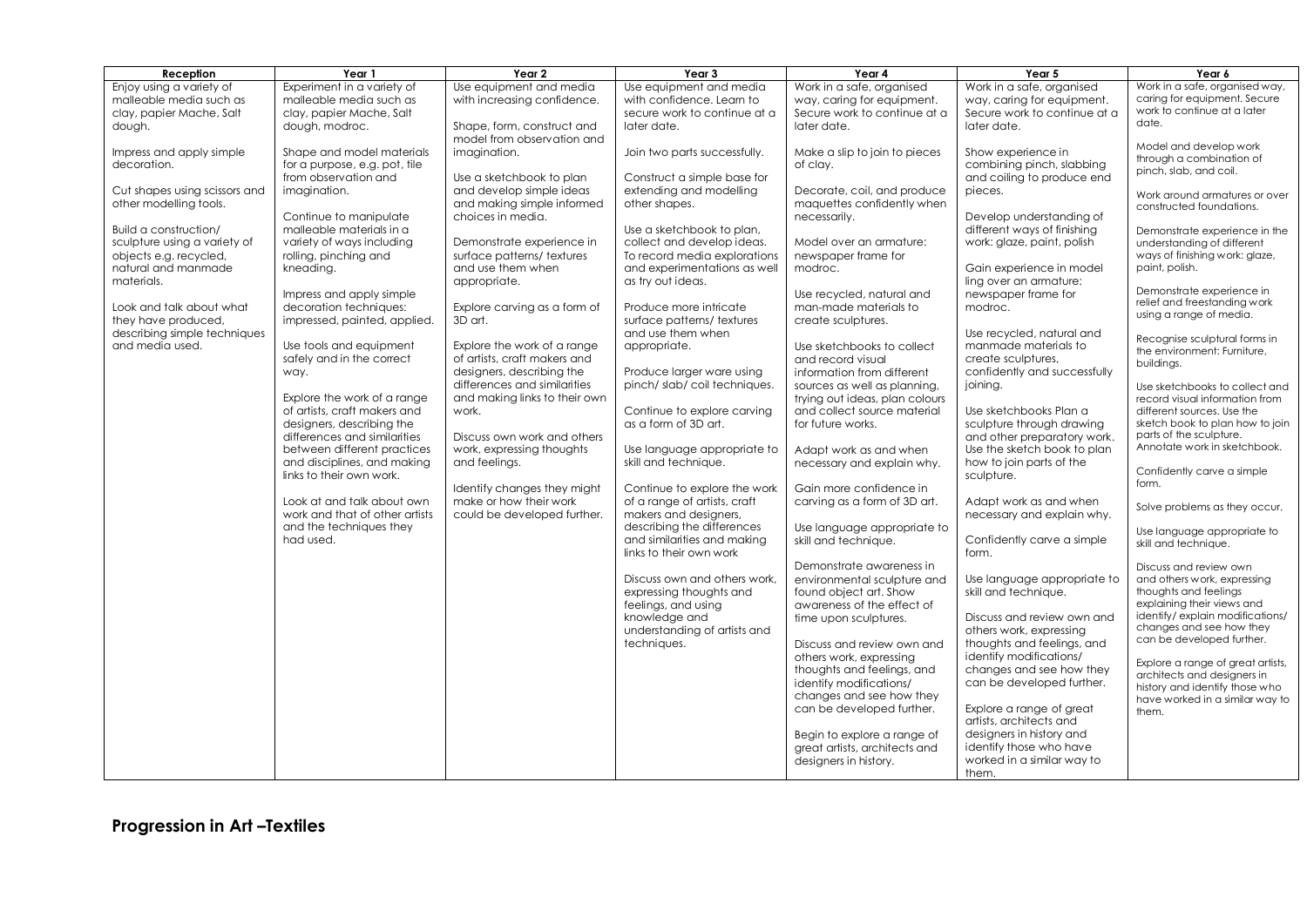| Reception                                                                          | Year 1                                                                                | Year 2                                                                                     | Year 3                                                                              | Year 4                                                                                                      | Year 5                                                                                                              | Year 6                                                                                     |
|------------------------------------------------------------------------------------|---------------------------------------------------------------------------------------|--------------------------------------------------------------------------------------------|-------------------------------------------------------------------------------------|-------------------------------------------------------------------------------------------------------------|---------------------------------------------------------------------------------------------------------------------|--------------------------------------------------------------------------------------------|
| Enjoy playing with and using<br>a variety of textiles and<br>fabric.               | Begin to identify different<br>forms of textiles.                                     | Begin to identify different<br>forms of textiles.                                          | Show awareness and name<br>a range of different fabrics.                            | Plan a design in a<br>sketchbook and execute it.                                                            | Use a variety of techniques,<br>e.g. printing, dyeing,<br>weaving and stitching to                                  | Experiment with a variety of<br>techniques exploiting ideas<br>from sketchbook.            |
| Decorate a piece of fabric.                                                        | Have experience in<br>colouring textiles: printing,<br>fabric crayons.                | Match and sort fabrics and<br>threads for colour, texture,<br>length, size and shape.      | Use a variety of techniques,<br>e.g. printing, dyeing,<br>weaving and stitching to  | Use a technique as a basis<br>for stitch embroidery.                                                        | create different textural<br>effects.                                                                               | Use a number of different<br>stitches creatively to                                        |
| Show experience in simple<br>stitch work.                                          | Use more than one type of<br>stitch. Explain how to thread                            | Gain confidence in stitching<br>two pieces of fabric. Explain                              | create different textural<br>effects                                                | Apply decoration using<br>needle and thread: buttons.<br>sequins.                                           | Demonstrate experience in<br>3D weaving.                                                                            | produce different patterns<br>and textures.                                                |
| Show experience in simple<br>weaving: paper, twigs.                                | a needle and have a go.<br>Have some experience of                                    | how to thread a needle and<br>have a go.                                                   | Apply decoration using<br>beads, buttons, feathers etc.                             | Become confident in<br>applying colour with printing,                                                       | Produce two colour tie dye.<br>Continue to gain experience                                                          | Work in 2D and 3D as<br>required.                                                          |
| Show experience in fabric<br>collage: layering fabric.                             | weaving and understand<br>the process and some<br>techniques.                         | Continue to gain experience<br>in weaving, both 3D and flat<br>i.e. grass through twigs,   | Continue to gain experience<br>in applying colour with<br>printing.                 | tie dye. Create and use<br>dyes. Use resist paste and<br>batik.                                             | in batik- use more than one<br>colour.                                                                              | Design, plan and decorate a<br>fabric piece.                                               |
| Use appropriate language to<br>describe colours, media.<br>equipment and textures. | Begin to identify different<br>types and textures of fabric                           | carrier bags on a bike wheel<br>Use a sketchbook to plan                                   | Explore using resist paste and<br>batik.                                            | Use sketchbooks to collect<br>and record visual                                                             | Plan a design in a<br>sketchbook and execute it.<br>Use sketchbooks Plan a                                          | Recognise different forms of<br>textiles and express opinions<br>on them.                  |
| Look and talk about what<br>they have produced,<br>describing simple techniques    | and materials for collage.<br>Use appropriate language to<br>describe colours, media, | and develop simple ideas<br>and making simple informed<br>choices in media.                | Show further experience in<br>changing and modifying<br>threads and fabrics,        | information from different<br>sources. To record textile<br>explorations and<br>experimentations as well as | sculpture through drawing<br>and other preparatory work.<br>Use the sketch book to plan<br>how to join parts of the | Use sketchbooks to collect<br>and record visual<br>information from different              |
| and media used.                                                                    | equipment and textures.<br>Look and talk about what                                   | Change and modify threads<br>and fabrics, knotting, fraying,<br>fringing, pulling threads, | knotting, fraying, fringing,<br>pulling threads, twisting,<br>plaiting.             | try out ideas.<br>Adapt work as and when                                                                    | sculpture.<br>Demonstrate experience in                                                                             | sources. Use the sketch book<br>to plan how to join parts of<br>the sculpture. Adapt their |
|                                                                                    | they have produced.<br>describing simple techniques<br>and media used.                | twisting, plaiting.<br>Gain experience in applying                                         | Use a sketchbook to plan,<br>collect and develop ideas.                             | necessary and explain why.<br>Change and modify threads                                                     | combining techniques to<br>produce an end piece:<br>Embroidery over tie dye.                                        | work accordina to their<br>views and describe how they<br>might develop it further.        |
|                                                                                    |                                                                                       | colour with printing, dipping,<br>fabric crayons<br>Create and use dyes i.e.               | To record textile explorations<br>and experimentations as well<br>as try out ideas. | and fabrics.<br>Use language appropriate to<br>skill and technique.                                         | Show awareness of the skills<br>involved in aspects such as                                                         | Annotate work in<br>sketchbook.                                                            |
|                                                                                    |                                                                                       | onion skins, tea, coffee                                                                   | Demonstrate experience in<br>looking at fabrics from other                          | Demonstrate experience in<br>looking at fabrics from other                                                  | knitting, lace making.<br>Change and modify threads                                                                 | Use language appropriate to<br>skill and technique.                                        |
|                                                                                    |                                                                                       | Discuss own work and others<br>work, expressing thoughts<br>and feelings.                  | countries.                                                                          | countries.<br>Discuss and review own and                                                                    | and fabrics.                                                                                                        | Discuss and review own and<br>others work, expressing                                      |
|                                                                                    |                                                                                       | Identify changes they might<br>make or how their work                                      | Discuss own and others work.<br>expressing thoughts and<br>feelings, and using      | others work, expressing<br>thoughts and feelings, and                                                       | Use language appropriate to<br>skill and technique.                                                                 | thoughts and feelings<br>explaining their views and<br>identify/explain                    |
|                                                                                    |                                                                                       | could be developed further.                                                                | knowledge and<br>understanding of artists and<br>techniques.                        | identify modifications/<br>changes and see how they<br>can be developed further.                            | Discuss and review own and<br>others work, expressing<br>thoughts and feelings, and<br>identify modifications/      | modifications/ changes and<br>see how they can be<br>developed further.                    |
|                                                                                    |                                                                                       |                                                                                            | Identify changes they might<br>make or how their work<br>could be developed further |                                                                                                             | changes and see how they<br>can be developed further.<br>Identify artists who have<br>worked in a similar way to    | Identify artists who have<br>worked in a similar way to<br>their own work                  |
|                                                                                    |                                                                                       |                                                                                            |                                                                                     |                                                                                                             | their own work.                                                                                                     |                                                                                            |